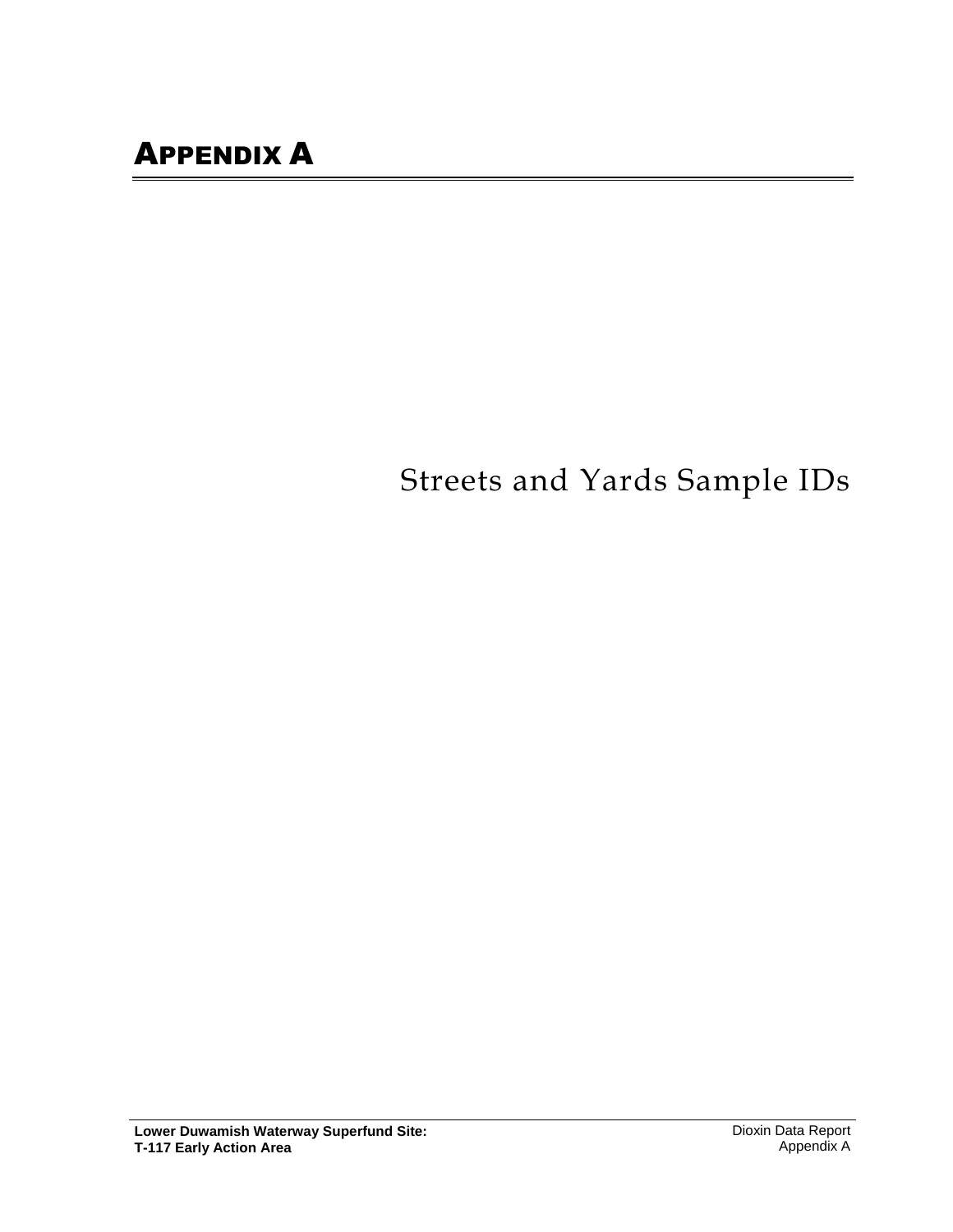|                  | Sample<br>Interval | Sample         |             | Sample |                               |
|------------------|--------------------|----------------|-------------|--------|-------------------------------|
| Sample ID        | (ft bgs)           | Number         | Sample Date | Time   | Analyses                      |
| YC02-0.0-0.5     | $0.0 - 0.5$        | SPD0145        | 22-Aug-08   | 1040   | PCDDs/PCDFs, TS               |
| YC02-0.5-1.0     | $0.5 - 1.0$        | SPD0150        | $22-Aug-08$ | 1050   | archived                      |
| YC02a-0.1-0.5    | $0.1 - 0.5$        | SPD0146        | 22-Aug-08   | 0840   | archived                      |
| YC02a-0.1-0.5DUP | $0.1 - 0.5$        | SPD0147        | 22-Aug-08   | 0835   | archived                      |
| YC02a-0.5-1.0    | $0.5 - 1.0$        | SPD0151        | 22-Aug-08   | 0840   | archived                      |
| YC02b-0.1-0.5    | $0.1 - 0.5$        | SPD0148        | 22-Aug-08   | 0836   | archived                      |
| YC02b-0.5-1.0    | $0.5 - 1.0$        | SPD0152        | 22-Aug-08   | 0841   | archived                      |
| YC02c-0.1-0.5    | $0.1 - 0.5$        | SPD0149        | 22-Aug-08   | 0845   | archived                      |
| YC02c-0.5-0.9    | $0.5 - 0.9$        | SPD0153        | 22-Aug-08   | 0900   | archived                      |
| YC03-0.0-0.5     | $0.0 - 0.5$        | SPD0204        | 25-Aug-08   | 1300   | PCDDs/PCDFs, TS               |
| YC03-0.5-1.0     | $0.5 - 1.0$        | SPD0208        | 25-Aug-08   | 1320   | archived                      |
| YC03a-0.1-0.5    | $0.1 - 0.5$        | SPD0205        | 25-Aug-08   | 1200   | archived                      |
| YC03a-0.5-1.0    | $0.5 - 1.0$        | SPD0209        | 25-Aug-08   | 1215   | archived                      |
| YC03b-0.0-0.5    | $0.0 - 0.5$        | SPD0206        | 25-Aug-08   | 1128   | archived                      |
| YC03b-0.5-1.0    | $0.5 - 1.0$        | SPD0210        | 25-Aug-08   | 1130   | archived                      |
| YC03c-0.0-0.5    | $0.0 - 0.5$        | SPD0207        | 25-Aug-08   | 1150   | archived                      |
|                  | $0.5 - 1.0$        |                |             |        |                               |
| YC03c-0.5-1.0    |                    | SPD0211        | 25-Aug-08   | 1156   | archived                      |
| YC04-0.0-0.5     | $0.0 - 0.5$        | SPD0143        | $21-Aug-08$ | 1904   | PCDDs/PCDFs, TS               |
| YC04-0.5-1.0     | $0.5 - 1.0$        | SPD0144        | 21-Aug-08   | 1924   | archived                      |
| YC04a-0.2-0.5    | $0.2 - 0.5$        | SPD0096        | $21-Aug-08$ | 1707   | archived                      |
| YC04a-0.2-0.5DUP | $0.2 - 0.5$        | SPD0097        | 21-Aug-08   | 1708   | archived                      |
| YC04a-0.5-1.0    | $0.5 - 1.0$        | SPD0098        | 21-Aug-08   | 1715   | archived                      |
| YC04b-0.1-0.5    | $0.1 - 0.5$        | SPD0099        | 21-Aug-08   | 1712   | archived                      |
| YC04b-0.5-1.0    | $0.5 - 1.0$        | SPD0141        | $21-Aug-08$ | 1720   | archived                      |
| YC04c-0.1-0.5    | $0.1 - 0.5$        | SPD0140        | 21-Aug-08   | 1640   | archived                      |
| YC04c-0.5-1.0    | $0.5 - 1.0$        | SPD0142        | 21-Aug-08   | 1644   | archived                      |
| YC05-0.0-0.5     | $0.0 - 0.5$        | SPD0077        | 21-Aug-08   | 1338   | PCDDs/PCDFs, TS               |
| YC05-0.0-0.5DUP  | $0.0 - 0.5$        | SPD0078        | $21-Aug-08$ | 1339   | archived                      |
| YC05-0.5-1.0     | $0.5 - 1.0$        | SPD0076        | 21-Aug-08   | 1340   | archived                      |
| YC05a-0.2-0.5    | $0.2 - 0.5$        | SPD0070        | 21-Aug-08   | 1300   | archived                      |
| YC05a-0.5-1.0    | $0.5 - 1.0$        | SPD0071        | 21-Aug-08   | 1302   | archived                      |
| YC05b-0.2-0.5    | $0.2 - 0.5$        | SPD0072        | 21-Aug-08   | 1240   | archived                      |
| YC05b-0.5-1.0    | $0.5 - 1.0$        | SPD0073        | 21-Aug-08   | 1250   | archived                      |
| YC05c-0.0-0.5    | $0.0 - 0.5$        | SPD0074        | 21-Aug-08   | 1210   | archived                      |
| YC05c-0.5-1.0    | $0.5 - 1.0$        | SPD0075        | 21-Aug-08   | 1220   | archived                      |
| YC06-0.0-0.5     | $0.0 - 0.5$        | SPD0086        | 21-Aug-08   | 1425   | PCDDs/PCDFs, TS               |
| YC06-0.5-1.0     | $0.5 - 1.0$        | <b>SPD0087</b> | 21-Aug-08   | 1430   | archived                      |
| YC06a-0.2-0.5    | $0.2 - 0.5$        | SPD0079        | $21-Aug-08$ | 1335   | PCBs, TS                      |
| YC06a-0.2-0.5DUP | $0.2 - 0.5$        | SPD0080        | 21-Aug-08   | 1336   | PCBs, TS                      |
| YC06a-0.5-1.0    | $0.5 - 1.0$        | SPD0081        | 21-Aug-08   | 1340   | archived                      |
| YC06b-0.2-0.5    | $0.2 - 0.5$        | SPD0082        | 21-Aug-08   | 1420   | PCBs, TS                      |
| YC06b-0.5-1.0    | $0.5 - 1.0$        | SPD0083        | 21-Aug-08   | 1425   | archived                      |
| YC06c-0.1-0.5    | $0.1 - 0.5$        | SPD0084        | $21-Aug-08$ | 1435   | PCBs, TS                      |
| YC06c-0.5-1.0    | $0.5 - 1.0$        | SPD0085        | 21-Aug-08   | 1443   | archived                      |
| YC07-0.0-0.5     | $0.0 - 0.5$        | SPD0094        | 21-Aug-08   | 1620   | PCDDs/PCDFs, TS               |
| YC07-0.5-1.0     | $0.5 - 1.0$        | SPD0095        | $21-Aug-08$ | 1635   | archived                      |
| YC07a-0.1-0.5    | $0.1 - 0.5$        | SPD0088        | 21-Aug-08   | 1530   | PCBs, TS                      |
| YC07a-0.5-1.0    | $0.5 - 1.0$        | SPD0089        | 21-Aug-08   | 1535   | archived                      |
| YC07b-0.1-0.5    | $0.1 - 0.5$        | SPD0093        | 21-Aug-08   | 1550   | PCBs, TS                      |
| YC07b-0.5-1.0    | $0.5 - 1.0$        | SPD0092        | 21-Aug-08   | 1555   | archived                      |
| YC07c-0.1-0.5    | $0.1 - 0.5$        | SPD0090        | 21-Aug-08   | 1615   | PCBs, TS                      |
| YC07c-0.5-1.0    | $0.5 - 1.0$        | SPD0091        | 21-Aug-08   | 1620   | archived                      |
| YC08-0.0-0.5     | $0.0 - 0.5$        | SPD0220        | 26-Aug-08   | 0930   | PCDDs/PCDFs, TS               |
| YC08-0.5-1.0     | $0.5 - 1.0$        | SPD0225        | 26-Aug-08   | 0935   | archived                      |
| YC08a-0.2-0.5    | $0.2 - 0.5$        | SPD0221        | 26-Aug-08   | 0810   | PCDDs/PCDFs, PCB Aroclors, TS |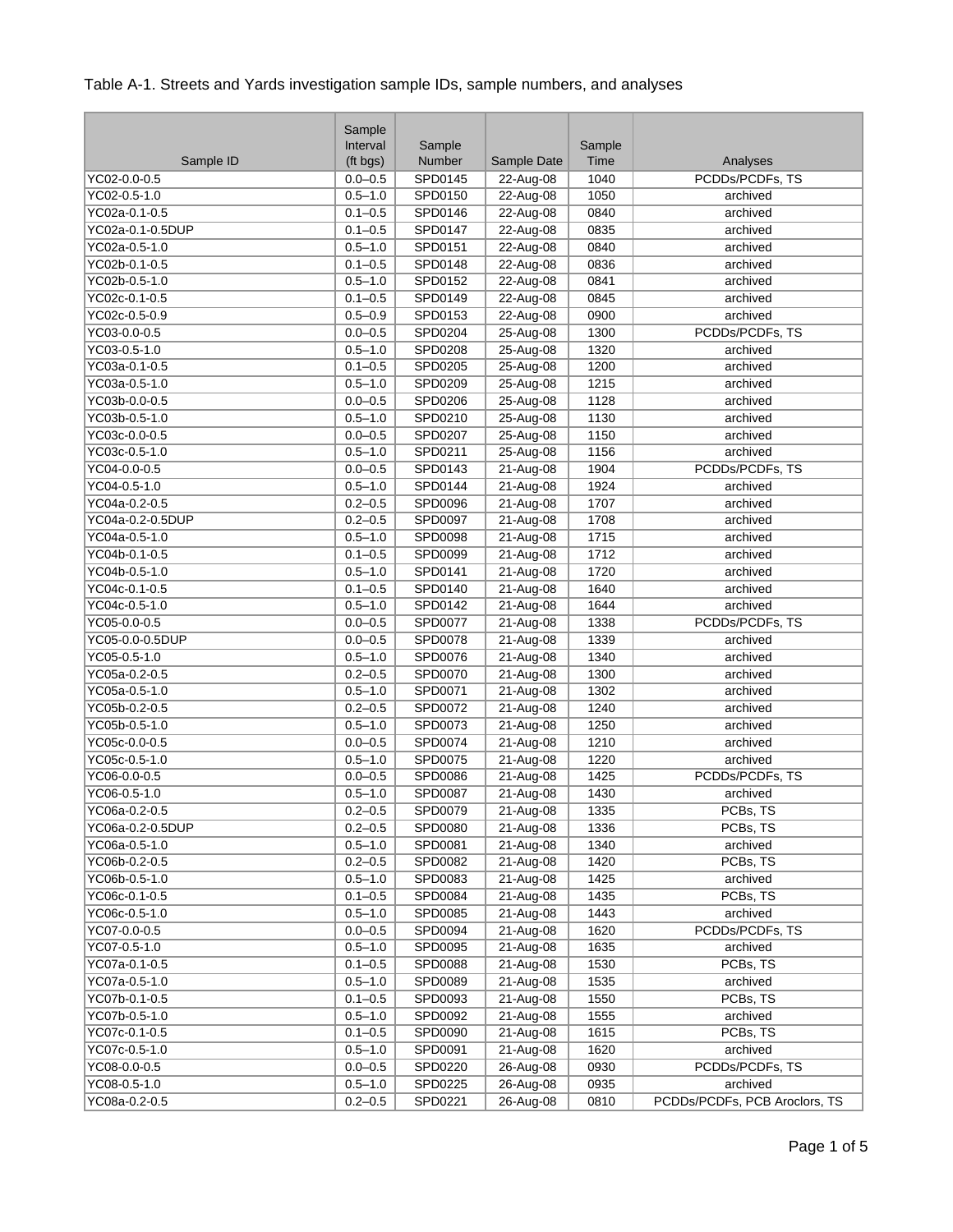|                  | Sample      |         |             |                   |                                      |
|------------------|-------------|---------|-------------|-------------------|--------------------------------------|
|                  | Interval    | Sample  |             | Sample            |                                      |
| Sample ID        | (ft bgs)    | Number  | Sample Date | Time              | Analyses                             |
| YC08a-0.2-0.5DUP | $0.2 - 0.5$ | SPD0222 | 26-Aug-08   | 0820              | PCDDs/PCDFs, PCB Aroclors, TS        |
| YC08a-0.5-1.0    | $0.5 - 1.0$ | SPD0226 | 26-Aug-08   | 0815              | PCBs, TS                             |
| YC08b-0.2-0.5    | $0.2 - 0.5$ | SPD0223 | 26-Aug-08   | 0813              | PCDDs/PCDFs, PCB Aroclors, TS        |
| YC08b-0.5-1.0    | $0.5 - 1.0$ | SPD0227 | 26-Aug-08   | 0820              | PCBs, TS                             |
| YC08c-0.1-0.5    | $0.1 - 0.5$ | SPD0224 | 26-Aug-08   | 0820              | PCDDs/PCDFs, PCB Aroclors, TS        |
| YC08c-0.5-1.0    | $0.5 - 1.0$ | SPD0228 | 26-Aug-08   | 0825              | PCBs, TS                             |
| YC09-0.0-0.5     | $0.0 - 0.5$ | SPD0156 | 22-Aug-08   | 1310              | PCDDs/PCDFs, TS                      |
| YC09-0.5-1.0     | $0.5 - 1.0$ | SPD0160 | 22-Aug-08   | 1315              | inadvertently analyzed by lab for TS |
| YC09a-0.1-0.5    | $0.1 - 0.5$ | SPD0157 | 22-Aug-08   | 1050              | PCBs, TS                             |
| YC09a-0.5-1.0    | $0.5 - 1.0$ | SPD0161 | 22-Aug-08   | 1100              | archived                             |
| YC09b-0.1-0.5    | $0.1 - 0.5$ | SPD0158 | 22-Aug-08   | 1110              | PCBs, TS                             |
| YC09b-0.5-1.0    | $0.5 - 1.0$ | SPD0162 | 22-Aug-08   | 1118              | archived                             |
| YC09c-0.1-0.5    | $0.1 - 0.5$ | SPD0159 | 22-Aug-08   | 1130              | PCBs, TS                             |
| YC09c-0.5-1.0    | $0.5 - 1.0$ | SPD0163 | 22-Aug-08   | 1136              | archived                             |
| YC10-0.0-0.5     | $0.0 - 0.5$ | SPD0194 | 25-Aug-08   | 1125              | PCDDs/PCDFs, TS                      |
| YC10-0.0-0.5DUP  | $0.0 - 0.5$ | SPD0195 | 25-Aug-08   | 1130              | archived                             |
| YC10-0.5-1.0     | $0.5 - 1.0$ | SPD0200 | 25-Aug-08   | 1132              | archived                             |
| YC10a-0.2-0.5    | $0.2 - 0.5$ | SPD0196 | 25-Aug-08   | 1017              | PCBs, TS                             |
| YC10a-0.2-0.5DUP | $0.2 - 0.5$ | SPD0197 | 25-Aug-08   | 1030              | PCBs, TS                             |
| YC10a-0.5-1.0    | $0.5 - 1.0$ | SPD0201 | 25-Aug-08   | 1023              | archived                             |
| YC10b-0.2-0.5    | $0.2 - 0.5$ | SPD0198 | 25-Aug-08   | 1027              | PCBs, TS                             |
| YC10b-0.5-1.0    | $0.5 - 1.0$ | SPD0202 | 25-Aug-08   | 1030              | archived                             |
| YC10c-0.2-0.5    | $0.2 - 0.5$ | SPD0199 | 25-Aug-08   | 1037              | PCBs, TS                             |
| YC10c-0.5-0.9    | $0.5 - 0.9$ | SPD0203 | 25-Aug-08   | 1042              | archived                             |
| YC11-0.0-0.5     | $0.0 - 0.5$ | SPD0212 | 25-Aug-08   | 1515              | PCDDs/PCDFs, TS                      |
| YC11-0.5-1.0     | $0.5 - 1.0$ | SPD0216 | 25-Aug-08   | 1510              | archived                             |
| YC11a-0.2-0.5    | $0.2 - 0.5$ | SPD0213 | 25-Aug-08   | 1400              | PCBs, TS                             |
| YC11a-0.5-1.0    | $0.5 - 1.0$ | SPD0217 | $25-Aug-08$ | 1406              | archived                             |
| YC11b-0.2-0.5    | $0.2 - 0.5$ | SPD0214 | 25-Aug-08   | 1418              | PCBs, TS                             |
| YC11b-0.5-1.0    | $0.5 - 1.0$ | SPD0218 | 25-Aug-08   | 1427              | archived                             |
| YC11c-0.2-0.5    | $0.2 - 0.5$ | SPD0215 | 25-Aug-08   | 1430              | PCBs, TS                             |
| YC11c-0.5-1.0    | $0.5 - 1.0$ | SPD0219 | 25-Aug-08   | 1434              | archived                             |
| YC12-0.0-0.5     | $0.0 - 0.5$ | SPD0229 | 26-Aug-08   | 1055              | PCDDs/PCDFs, TS                      |
| YC12-0.5-1.0     | $0.5 - 1.0$ | SPD0234 | 26-Aug-08   | 1100              | archived                             |
| YC12a-0.1-0.5    | $0.1 - 0.5$ | SPD0230 | 26-Aug-08   | 1020              | PCBs, TS                             |
| YC12a-0.1-0.5DUP | $0.1 - 0.5$ | SPD0231 | 26-Aug-08   | 1030              | PCBs, TS                             |
| YC12a-0.5-1.0    | $0.5 - 1.0$ | SPD0235 | 26-Aug-08   | 1025              | archived                             |
| YC12b-0.2-0.5    | $0.2 - 0.5$ | SPD0232 | 26-Aug-08   | $\overline{1001}$ | PCBs, TS                             |
| YC12b-0.5-1.0    | $0.5 - 1.0$ | SPD0236 | 26-Aug-08   | 1007              | archived                             |
| YC12c-0.2-0.5    | $0.2 - 0.5$ | SPD0233 | 26-Aug-08   | 0950              | PCBs, TS                             |
| YC12c-0.5-1.0    | $0.5 - 1.0$ | SPD0237 | 26-Aug-08   | 0954              | archived                             |
| YC13-0.0-0.5     | $0.0 - 0.5$ | SPD0186 | 25-Aug-08   | 1015              | PCDDs/PCDFs, TS                      |
| YC13-0.5-1.0     | $0.5 - 1.0$ | SPD0190 | 25-Aug-08   | 1025              | archived                             |
| YC13a-0.0-0.5    | $0.0 - 0.5$ | SPD0187 | 25-Aug-08   | 0926              | PCBs, TS                             |
| YC13a-0.5-1.0    | $0.5 - 1.0$ | SPD0191 | 25-Aug-08   | 0932              | archived                             |
| YC13b-0.0-0.5    | $0.0 - 0.5$ | SPD0188 | 25-Aug-08   | 0930              | PCBs, TS                             |
| YC13b-0.5-1.0    | $0.5 - 1.0$ | SPD0192 | 25-Aug-08   | 0940              | archived                             |
| YC13c-0.2-0.5    | $0.2 - 0.5$ | SPD0189 | 25-Aug-08   | 0915              | PCBs, TS                             |
| YC13c-0.5-1.0    | $0.5 - 1.0$ | SPD0193 | 25-Aug-08   | 0922              | archived                             |
| YC14-0.0-0.5     | $0.0 - 0.5$ | SPD0164 | 22-Aug-08   | 1405              | PCDDs/PCDFs, TS                      |
| YC14-0.5-1.0     | $0.5 - 1.0$ | SPD0168 | 22-Aug-08   | 1415              | inadvertently analyzed by lab for TS |
| YC14a-0.1-0.5    | $0.1 - 0.5$ | SPD0165 | 22-Aug-08   | 1250              | PCBs, TS                             |
| YC14a-0.5-1.0    | $0.5 - 1.0$ | SPD0169 | 22-Aug-08   | 1252              | archived                             |
| YC14b-0.1-0.5    | $0.1 - 0.5$ | SPD0166 | 22-Aug-08   | 1240              | PCBs, TS                             |
| YC14b-0.5-1.0    | $0.5 - 1.0$ | SPD0170 | 22-Aug-08   | 1243              | archived                             |
|                  |             |         |             |                   |                                      |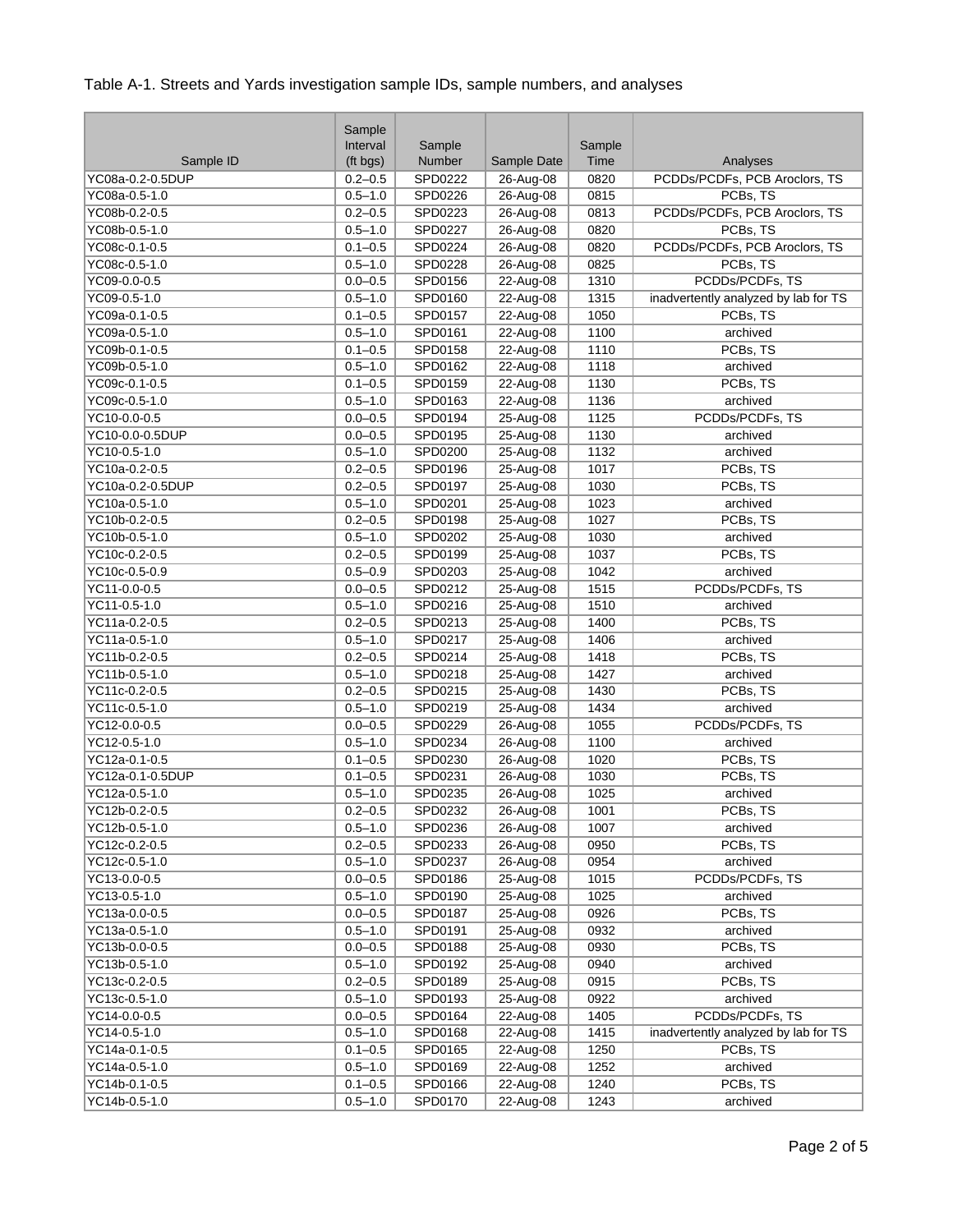|                           | Sample      |         |               |        |                               |
|---------------------------|-------------|---------|---------------|--------|-------------------------------|
|                           | Interval    | Sample  |               | Sample |                               |
| Sample ID                 | (ft bgs)    | Number  | Sample Date   | Time   | Analyses                      |
| YC14c-0.1-0.5             | $0.1 - 0.5$ | SPD0167 | 22-Aug-08     | 1305   | PCBs, TS                      |
| YC14c-0.5-1.0             | $0.5 - 1.0$ | SPD0171 | 22-Aug-08     | 1311   | archived                      |
| YC15-0.0-0.5              | $0.0 - 0.5$ | SPD0184 | 25-Aug-08     | 0920   | PCDDs/PCDFs, TS               |
| YC15-0.5-1.0              | $0.5 - 1.0$ | SPD0185 | 25-Aug-08     | 0925   | archived                      |
| YC15a-0.0-0.5             | $0.0 - 0.5$ | SPD0180 | 25-Aug-08     | 0827   | PCBs, TS                      |
| YC15a-0.5-1.0             | $0.5 - 1.0$ | SPD0182 | 25-Aug-08     | 0838   | archived                      |
| YC15b-0.1-0.5             | $0.1 - 0.5$ | SPD0178 | 25-Aug-08     | 0820   | PCBs, TS                      |
| YC15b-0.5-0.8             | $0.5 - 0.8$ | SPD0181 | 25-Aug-08     | 0825   | archived                      |
| YC15c-0.0-0.5             | $0.0 - 0.5$ | SPD0179 | 25-Aug-08     | 0825   | PCBs, TS                      |
| YC15c-0.5-1.0             | $0.5 - 1.0$ | SPD0183 | 25-Aug-08     | 0840   | archived                      |
| YC16-0.0-0.5              | $0.0 - 0.5$ | SPD0136 | 20-Aug-08     | 1815   | PCDDs/PCDFs, TS               |
| YC16-0.5-1.0              | $0.5 - 1.0$ | SPD0137 | 20-Aug-08     | 1810   | archived                      |
| YC16a-0.0-0.5             | $0.0 - 0.5$ | SPD0128 | 20-Aug-08     | 1645   | PCBs, TS                      |
| YC16a-0.5-1.0             | $0.5 - 1.0$ | SPD0129 | 20-Aug-08     | 1650   | archived                      |
| YC16b-0.1-0.5             | $0.1 - 0.5$ | SPD0130 | 20-Aug-08     | 1700   | PCBs, TS                      |
| YC16b-0.5-1.0             | $0.5 - 1.0$ | SPD0131 | 20-Aug-08     | 1705   | archived                      |
| YC16c-0.0-0.5             | $0.0 - 0.5$ | SPD0134 | 20-Aug-08     | 1715   | PCBs, TS                      |
| YC16c-0.5-1.0             | $0.5 - 1.0$ | SPD0135 | $20 - Aug-08$ | 1720   | archived                      |
| $\overline{YC17-0.0-0.5}$ | $0.0 - 0.5$ | SPD0138 | 20-Aug-08     | 1630   | PCDDs/PCDFs, TS               |
| YC17-0.5-1.0              | $0.5 - 1.0$ | SPD0139 | 20-Aug-08     | 1645   | archived                      |
| YC17a-0.0-0.5             | $0.0 - 0.5$ | SPD0116 | 20-Aug-08     | 1510   | PCBs, TS                      |
| YC17a-0.5-0.8             | $0.5 - 0.8$ | SPD0119 | 20-Aug-08     | 1515   | archived                      |
| YC17b-0.0-0.5             | $0.0 - 0.5$ | SPD0117 | 20-Aug-08     | 1450   | PCBs, TS                      |
| YC17b-0.5-0.8             | $0.5 - 0.8$ | SPD0120 | $20 - Aug-08$ | 1455   | archived                      |
| YC17c-0.0-0.5             | $0.0 - 0.5$ | SPD0118 | 20-Aug-08     | 1600   | PCBs, TS                      |
| YC17c-0.5-1.0             | $0.5 - 1.0$ | SPD0121 | 20-Aug-08     | 1605   | archived                      |
| YC18-0.0-0.5              | $0.0 - 0.5$ | SPD0132 | 20-Aug-08     | 1700   | PCDDs/PCDFs, TS               |
| YC18-0.5-1.0              | $0.5 - 1.0$ | SPD0133 | 20-Aug-08     | 1705   | archived                      |
| YC18a-0.1-0.5             | $0.1 - 0.5$ | SPD0122 | 20-Aug-08     | 1530   | PCBs, TS                      |
| YC18a-0.5-1.0             | $0.5 - 1.0$ | SPD0125 | 20-Aug-08     | 1543   | archived                      |
| YC18b-0.1-0.5             | $0.1 - 0.5$ | SPD0123 | 20-Aug-08     | 1558   | PCBs, TS                      |
| YC18b-0.5-1.0             | $0.5 - 1.0$ | SPD0126 | 20-Aug-08     | 1602   | archived                      |
| YC18c-0.1-0.5             | $0.1 - 0.5$ | SPD0124 | 20-Aug-08     | 1615   | PCBs, TS                      |
| YC18c-0.5-1.0             | $0.5 - 1.0$ | SPD0127 | 20-Aug-08     | 1620   | archived                      |
| YC19-0.0-0.5              | $0.0 - 0.5$ | SPD0114 | 18-Aug-08     | 1705   | PCDDs/PCDFs, TS               |
| YC19-0.5-1.0              | $0.5 - 1.0$ | SPD0115 | 18-Aug-08     | 1710   | archived                      |
| YC19a-0.1-0.5             | $0.1 - 0.5$ | SPD0108 | 18-Aug-08     | 1425   | archived                      |
| YC19a-0.5-1.0             | $0.5 - 1.0$ | SPD0109 | 18-Aug-08     | 1450   | archived                      |
| YC19b-0.1-0.5             | $0.1 - 0.5$ | SPD0110 | 18-Aug-08     | 1530   | archived                      |
| YC19b-0.5-1.0             | $0.5 - 1.0$ | SPD0111 | 18-Aug-08     | 1540   | archived                      |
| YC19c-0.2-0.5             | $0.2 - 0.5$ | SPD0112 | 18-Aug-08     | 1645   | archived                      |
| YC19c-0.5-1.0             | $0.5 - 1.0$ | SPD0113 | 18-Aug-08     | 1655   | archived                      |
| YC20-0.0-0.5              | $0.0 - 0.5$ | SPD0106 | 18-Aug-08     | 1145   | PCDDs/PCDFs, TS               |
| YC20-0.5-1.0              | $0.5 - 1.0$ | SPD0107 | 18-Aug-08     | 1200   | archived                      |
| YC20a-0.2-0.5             | $0.2 - 0.5$ | SPD0100 | 18-Aug-08     | 0935   | archived                      |
| YC20a-0.5-1.0             | $0.5 - 1.0$ | SPD0101 | 18-Aug-08     | 0945   | archived                      |
| YC20b-0.1-0.5             | $0.1 - 0.5$ | SPD0102 | 18-Aug-08     | 1025   | archived                      |
| YC20b-0.5-1.0             | $0.5 - 1.0$ | SPD0103 | 18-Aug-08     | 1040   | archived                      |
| YC20c-0.1-0.5             | $0.1 - 0.5$ | SPD0104 | 18-Aug-08     | 1105   | archived                      |
| YC20c-0.5-1.0             | $0.5 - 1.0$ | SPD0105 | 18-Aug-08     | 1130   | archived                      |
| HA1-0.0-1.0               | $0.0 - 1.0$ | SPD0066 | 21-Aug-08     | 1027   | PCDDs/PCDFs, PCB Aroclors, TS |
| HA1-0.0-1.0DUP            | $0.0 - 1.0$ | SPD0067 | 21-Aug-08     | 1028   | archived                      |
| HA1-1.0-2.0               | $1.0 - 2.0$ | SPD0068 | 21-Aug-08     | 1031   | archived                      |
| HA1-2.0-3.2               | $2.0 - 3.2$ | SPD0069 | 21-Aug-08     | 1054   | archived                      |
| P88-0.2-1.0               | $0.2 - 1.0$ | SPD0030 | 19-Aug-08     | 1410   | PCDDs/PCDFs, PCB Aroclors, TS |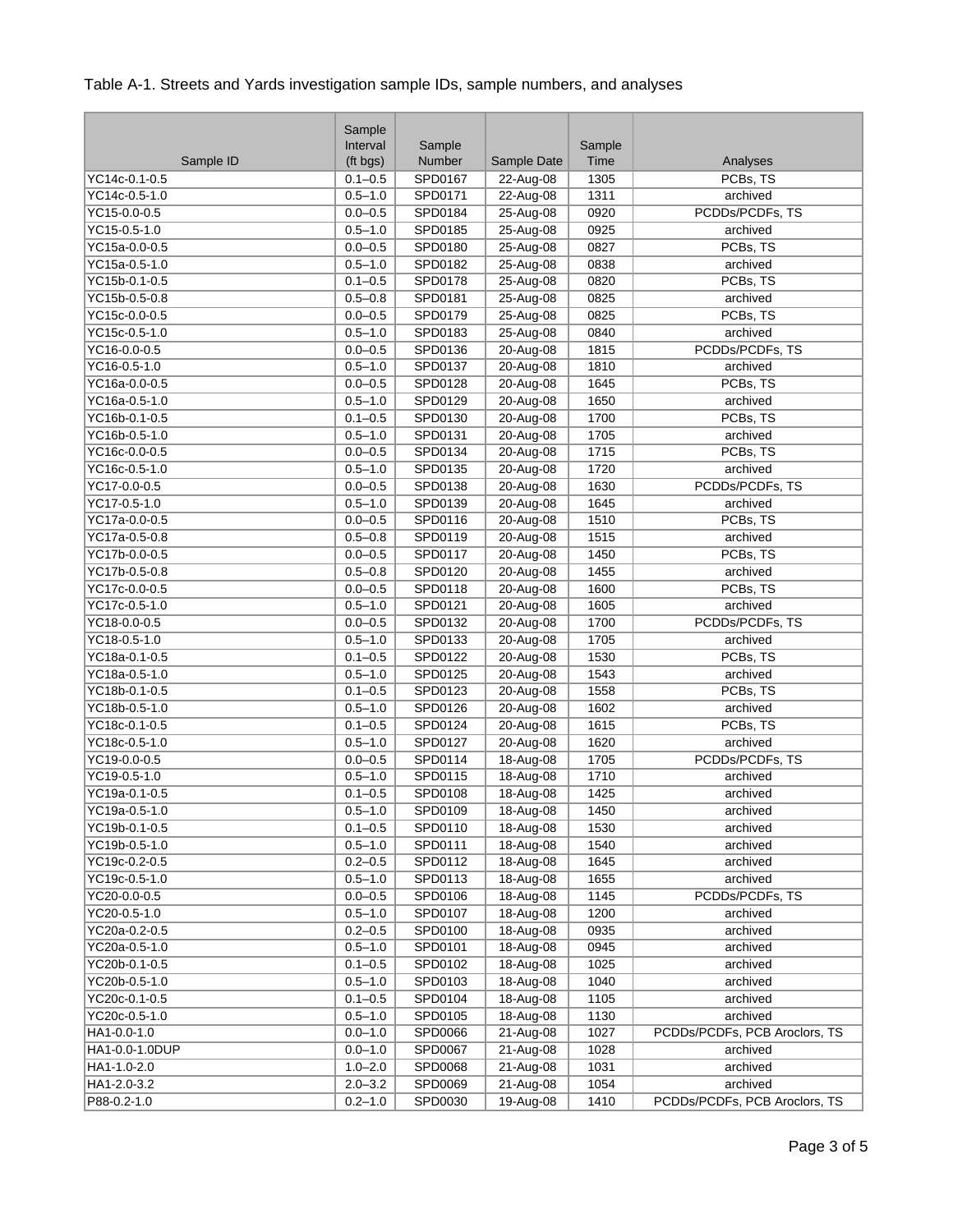| Interval<br>Sample<br>Sample<br>Number<br>Sample ID<br>Sample Date<br>Time<br>(ft bgs)<br>Analyses<br>SPD0031<br>19-Aug-08<br>1420<br>P88-1.0-2.0<br>$1.0 - 2.0$<br>archived<br>$2.0 - 4.0$<br>SPD0032<br>19-Aug-08<br>P88-2.0-4.0<br>1430<br>archived<br>19-Aug-08<br>$0.3 - 1.0$<br>SPD0024<br>PCDDs/PCDFs, PCB Aroclors, TS<br>P89-0.3-1.0<br>1145<br>P89-1.0-2.0<br>SPD0025<br>19-Aug-08<br>1220<br>$1.0 - 2.0$<br>archived<br>P89-2.0-4.0<br>$2.0 - 4.0$<br>SPD0026<br>19-Aug-08<br>1230<br>archived<br>P90-0.4-1.0<br>SPD0046<br>20-Aug-08<br>0840<br>PCDDs/PCDFs, PCB Aroclors, TS<br>$0.4 - 1.0$<br>20-Aug-08<br>0855<br>archived<br>P90-1.0-2.0<br>$1.0 - 2.0$<br><b>SPD0047</b><br>P90-2.0-4.0<br>SPD0048<br>20-Aug-08<br>$2.0 - 4.0$<br>0910<br>archived<br>P91-0.2-1.0<br>$0.2 - 1.0$<br>SPD0027<br>19-Aug-08<br>1320<br>PCDDs/PCDFs, PCB Aroclors, TS<br>19-Aug-08<br>P91-1.0-2.0<br>$1.0 - 2.0$<br>SPD0028<br>1330<br>archived<br>P91-2.0-4.0<br>$2.0 - 4.0$<br>SPD0029<br>19-Aug-08<br>1340<br>archived<br>P92-0.2-1.0<br>SPD0059<br>20-Aug-08<br>1245<br>PCDDs/PCDFs, PCB Aroclors, TS<br>$0.2 - 1.0$<br>P92-1.0-2.0<br>$1.0 - 2.0$<br>SPD0060<br>20-Aug-08<br>1300<br>archived<br>20-Aug-08<br>P92-2.0-4.0<br>$2.0 - 4.0$<br>SPD0061<br>1315<br>archived<br>P92-4.0-6.0<br>$4.0 - 6.0$<br>SPD0062<br>20-Aug-08<br>1330<br>archived<br>19-Aug-08<br>PCDDs/PCDFs, PCB Aroclors, TS<br>P93-0.2-1.0<br>$0.2 - 1.0$<br>SPD0033<br>1445<br>P93-1.0-2.0<br>$1.0 - 2.0$<br>SPD0034<br>19-Aug-08<br>1515<br>archived<br>P93-2.0-4.0<br>SPD0035<br>19-Aug-08<br>1530<br>$2.0 - 4.0$<br>archived<br><b>SPD0020</b><br>19-Aug-08<br>PCDDs/PCDFs, PCB Aroclors, TS<br>P94-0.1-1.0<br>$0.1 - 1.0$<br>1015<br>19-Aug-08<br>P94-1.0-2.0<br>$1.0 - 2.0$<br>SPD0021<br>1030<br>archived<br>P94-2.0-4.0<br>SPD0022<br>19-Aug-08<br>1055<br>$2.0 - 4.0$<br>archived<br>P94-4.0-6.0<br>19-Aug-08<br>1105<br>$4.0 - 6.0$<br>SPD0023<br>archived<br>P95-0.1-1.0<br>19-Aug-08<br>PCDDs/PCDFs, PCB Aroclors, TS<br>$0.1 - 1.0$<br>SPD0015<br>0900<br>P95-1.0-2.0<br>SPD0016<br>19-Aug-08<br>0905<br>$1.0 - 2.0$<br>archived<br>SPD0017<br>19-Aug-08<br>P95-2.0-4.0<br>$2.0 - 4.0$<br>0920<br>archived<br>$4.0 - 6.0$<br>19-Aug-08<br>P95-4.0-6.0<br>SPD0018<br>0945<br>archived<br>SPD0019<br>19-Aug-08<br>P95-6.0-8.0<br>$6.0 - 8.0$<br>0955<br>archived<br>$0.3 - 1.0$<br>SPD0003<br>18-Aug-08<br>1235<br>P96-0.3-1.0<br>archived<br>P96-1.0-2.0<br>SPD0004<br>18-Aug-08<br>$1.0 - 2.0$<br>1245<br>archived<br>P96-2.0-4.0<br>SPD0005<br>18-Aug-08<br>1330<br>$2.0 - 4.0$<br>archived<br>SPD0006<br>18-Aug-08<br>1400<br>P96-4.0-6.0<br>$4.0 - 6.0$<br>archived<br>19-Aug-08<br>PCDDs/PCDFs, PCB Aroclors, TS<br>P96-0.4-1.0<br>$0.4 - 1.0$<br>SPD0036<br>1600<br>SPD0037<br>19-Aug-08<br>P96-1.0-2.0<br>$1.0 - 2.0$<br>1610<br>archived<br>P96-2.0-4.0<br>SPD0038<br>19-Aug-08<br>1625<br>$2.0 - 4.0$<br>archived<br>P96-4.0-6.0<br>19-Aug-08<br>$4.0 - 6.0$<br>SPD0039<br>1630<br>archived<br>P97-0.1-1.0<br>SPD0007<br>18-Aug-08<br>1550<br>$0.1 - 1.0$<br>archived<br>18-Aug-08<br>1600<br>P97-1.0-2.0<br>$1.0 - 2.0$<br>SPD0008<br>archived<br>18-Aug-08<br>P97-2.0-4.0<br>$2.0 - 4.0$<br>1610<br>archived<br>SPD0009<br>P97-4.0-6.0<br>$4.0 - 6.0$<br>SPD0010<br>18-Aug-08<br>1620<br>archived<br>P97-6.0-8.0<br>$6.0 - 8.0$<br>SPD0011<br>18-Aug-08<br>1645<br>archived<br>PCDDs/PCDFs, PCB Aroclors, TS<br>P97-0.1-1.0<br>$0.1 - 1.0$<br>SPD0043<br>19-Aug-08<br>1710<br>P97-1.0-2.0<br>SPD0044<br>19-Aug-08<br>1720<br>$1.0 - 2.0$<br>archived<br>P97-2.0-4.0<br>SPD0045<br>19-Aug-08<br>1730<br>$2.0 - 4.0$<br>archived<br>18-Aug-08<br>P98-0.3-1.0<br>$0.3 - 1.0$<br>SPD0012<br>1715<br>archived<br>18-Aug-08<br>1730<br>P98-1.0-2.0<br>$1.0 - 2.0$<br>SPD0013<br>archived<br>P98-2.0-4.0<br>$2.0 - 4.0$<br>SPD0014<br>18-Aug-08<br>1800<br>archived<br>19-Aug-08<br>PCDDs/PCDFs, PCB Aroclors, TS<br>P98-0.3-1.0<br>$0.3 - 1.0$<br>SPD0040<br>1700<br>P98-1.0-2.0<br>$1.0 - 2.0$<br>SPD0041<br>19-Aug-08<br>1710<br>archived<br>SPD0042<br>P98-2.0-4.0<br>$2.0 - 4.0$<br>19-Aug-08<br>1720<br>archived<br>$0.3 - 1.0$<br>20-Aug-08<br>PCDDs/PCDFs, PCB Aroclors, TS<br>P99-0.3-1.0<br>SPD0049<br>0930<br>P99-1.0-2.0<br>$1.0 - 2.0$<br>SPD0050<br>20-Aug-08<br>0945<br>archived<br>P99-2.0-4.0<br>$2.0 - 4.0$<br>SPD0051<br>20-Aug-08<br>1000<br>archived<br>P99-4.0-6.0<br>SPD0052<br>20-Aug-08<br>$4.0 - 6.0$<br>1015<br>archived<br>archived<br>P99-6.0-8.0<br>$6.0 - 8.0$<br>SPD0053<br>20-Aug-08<br>1030<br>P100-0.4-1.0<br>PCDDs/PCDFs, PCB Aroclors, TS<br>$0.4 - 1.0$<br>SPD0054<br>20-Aug-08<br>1115 | Sample |  |  |
|---------------------------------------------------------------------------------------------------------------------------------------------------------------------------------------------------------------------------------------------------------------------------------------------------------------------------------------------------------------------------------------------------------------------------------------------------------------------------------------------------------------------------------------------------------------------------------------------------------------------------------------------------------------------------------------------------------------------------------------------------------------------------------------------------------------------------------------------------------------------------------------------------------------------------------------------------------------------------------------------------------------------------------------------------------------------------------------------------------------------------------------------------------------------------------------------------------------------------------------------------------------------------------------------------------------------------------------------------------------------------------------------------------------------------------------------------------------------------------------------------------------------------------------------------------------------------------------------------------------------------------------------------------------------------------------------------------------------------------------------------------------------------------------------------------------------------------------------------------------------------------------------------------------------------------------------------------------------------------------------------------------------------------------------------------------------------------------------------------------------------------------------------------------------------------------------------------------------------------------------------------------------------------------------------------------------------------------------------------------------------------------------------------------------------------------------------------------------------------------------------------------------------------------------------------------------------------------------------------------------------------------------------------------------------------------------------------------------------------------------------------------------------------------------------------------------------------------------------------------------------------------------------------------------------------------------------------------------------------------------------------------------------------------------------------------------------------------------------------------------------------------------------------------------------------------------------------------------------------------------------------------------------------------------------------------------------------------------------------------------------------------------------------------------------------------------------------------------------------------------------------------------------------------------------------------------------------------------------------------------------------------------------------------------------------------------------------------------------------------------------------------------------------------------------------------------------------------------------------------------------------------------------------------------------------------------------------------------------------------------------------------------------------------------------------------------------------------------------------------------------------------------------------------------------------------------------------------------------------------------------------------------------------------------------------------------------------------------------------------------------------------------------------------------------------------------------------------------------------------------------------------------------------------------------------------------------------------------------------------------|--------|--|--|
|                                                                                                                                                                                                                                                                                                                                                                                                                                                                                                                                                                                                                                                                                                                                                                                                                                                                                                                                                                                                                                                                                                                                                                                                                                                                                                                                                                                                                                                                                                                                                                                                                                                                                                                                                                                                                                                                                                                                                                                                                                                                                                                                                                                                                                                                                                                                                                                                                                                                                                                                                                                                                                                                                                                                                                                                                                                                                                                                                                                                                                                                                                                                                                                                                                                                                                                                                                                                                                                                                                                                                                                                                                                                                                                                                                                                                                                                                                                                                                                                                                                                                                                                                                                                                                                                                                                                                                                                                                                                                                                                                                                                                     |        |  |  |
|                                                                                                                                                                                                                                                                                                                                                                                                                                                                                                                                                                                                                                                                                                                                                                                                                                                                                                                                                                                                                                                                                                                                                                                                                                                                                                                                                                                                                                                                                                                                                                                                                                                                                                                                                                                                                                                                                                                                                                                                                                                                                                                                                                                                                                                                                                                                                                                                                                                                                                                                                                                                                                                                                                                                                                                                                                                                                                                                                                                                                                                                                                                                                                                                                                                                                                                                                                                                                                                                                                                                                                                                                                                                                                                                                                                                                                                                                                                                                                                                                                                                                                                                                                                                                                                                                                                                                                                                                                                                                                                                                                                                                     |        |  |  |
|                                                                                                                                                                                                                                                                                                                                                                                                                                                                                                                                                                                                                                                                                                                                                                                                                                                                                                                                                                                                                                                                                                                                                                                                                                                                                                                                                                                                                                                                                                                                                                                                                                                                                                                                                                                                                                                                                                                                                                                                                                                                                                                                                                                                                                                                                                                                                                                                                                                                                                                                                                                                                                                                                                                                                                                                                                                                                                                                                                                                                                                                                                                                                                                                                                                                                                                                                                                                                                                                                                                                                                                                                                                                                                                                                                                                                                                                                                                                                                                                                                                                                                                                                                                                                                                                                                                                                                                                                                                                                                                                                                                                                     |        |  |  |
|                                                                                                                                                                                                                                                                                                                                                                                                                                                                                                                                                                                                                                                                                                                                                                                                                                                                                                                                                                                                                                                                                                                                                                                                                                                                                                                                                                                                                                                                                                                                                                                                                                                                                                                                                                                                                                                                                                                                                                                                                                                                                                                                                                                                                                                                                                                                                                                                                                                                                                                                                                                                                                                                                                                                                                                                                                                                                                                                                                                                                                                                                                                                                                                                                                                                                                                                                                                                                                                                                                                                                                                                                                                                                                                                                                                                                                                                                                                                                                                                                                                                                                                                                                                                                                                                                                                                                                                                                                                                                                                                                                                                                     |        |  |  |
|                                                                                                                                                                                                                                                                                                                                                                                                                                                                                                                                                                                                                                                                                                                                                                                                                                                                                                                                                                                                                                                                                                                                                                                                                                                                                                                                                                                                                                                                                                                                                                                                                                                                                                                                                                                                                                                                                                                                                                                                                                                                                                                                                                                                                                                                                                                                                                                                                                                                                                                                                                                                                                                                                                                                                                                                                                                                                                                                                                                                                                                                                                                                                                                                                                                                                                                                                                                                                                                                                                                                                                                                                                                                                                                                                                                                                                                                                                                                                                                                                                                                                                                                                                                                                                                                                                                                                                                                                                                                                                                                                                                                                     |        |  |  |
|                                                                                                                                                                                                                                                                                                                                                                                                                                                                                                                                                                                                                                                                                                                                                                                                                                                                                                                                                                                                                                                                                                                                                                                                                                                                                                                                                                                                                                                                                                                                                                                                                                                                                                                                                                                                                                                                                                                                                                                                                                                                                                                                                                                                                                                                                                                                                                                                                                                                                                                                                                                                                                                                                                                                                                                                                                                                                                                                                                                                                                                                                                                                                                                                                                                                                                                                                                                                                                                                                                                                                                                                                                                                                                                                                                                                                                                                                                                                                                                                                                                                                                                                                                                                                                                                                                                                                                                                                                                                                                                                                                                                                     |        |  |  |
|                                                                                                                                                                                                                                                                                                                                                                                                                                                                                                                                                                                                                                                                                                                                                                                                                                                                                                                                                                                                                                                                                                                                                                                                                                                                                                                                                                                                                                                                                                                                                                                                                                                                                                                                                                                                                                                                                                                                                                                                                                                                                                                                                                                                                                                                                                                                                                                                                                                                                                                                                                                                                                                                                                                                                                                                                                                                                                                                                                                                                                                                                                                                                                                                                                                                                                                                                                                                                                                                                                                                                                                                                                                                                                                                                                                                                                                                                                                                                                                                                                                                                                                                                                                                                                                                                                                                                                                                                                                                                                                                                                                                                     |        |  |  |
|                                                                                                                                                                                                                                                                                                                                                                                                                                                                                                                                                                                                                                                                                                                                                                                                                                                                                                                                                                                                                                                                                                                                                                                                                                                                                                                                                                                                                                                                                                                                                                                                                                                                                                                                                                                                                                                                                                                                                                                                                                                                                                                                                                                                                                                                                                                                                                                                                                                                                                                                                                                                                                                                                                                                                                                                                                                                                                                                                                                                                                                                                                                                                                                                                                                                                                                                                                                                                                                                                                                                                                                                                                                                                                                                                                                                                                                                                                                                                                                                                                                                                                                                                                                                                                                                                                                                                                                                                                                                                                                                                                                                                     |        |  |  |
|                                                                                                                                                                                                                                                                                                                                                                                                                                                                                                                                                                                                                                                                                                                                                                                                                                                                                                                                                                                                                                                                                                                                                                                                                                                                                                                                                                                                                                                                                                                                                                                                                                                                                                                                                                                                                                                                                                                                                                                                                                                                                                                                                                                                                                                                                                                                                                                                                                                                                                                                                                                                                                                                                                                                                                                                                                                                                                                                                                                                                                                                                                                                                                                                                                                                                                                                                                                                                                                                                                                                                                                                                                                                                                                                                                                                                                                                                                                                                                                                                                                                                                                                                                                                                                                                                                                                                                                                                                                                                                                                                                                                                     |        |  |  |
|                                                                                                                                                                                                                                                                                                                                                                                                                                                                                                                                                                                                                                                                                                                                                                                                                                                                                                                                                                                                                                                                                                                                                                                                                                                                                                                                                                                                                                                                                                                                                                                                                                                                                                                                                                                                                                                                                                                                                                                                                                                                                                                                                                                                                                                                                                                                                                                                                                                                                                                                                                                                                                                                                                                                                                                                                                                                                                                                                                                                                                                                                                                                                                                                                                                                                                                                                                                                                                                                                                                                                                                                                                                                                                                                                                                                                                                                                                                                                                                                                                                                                                                                                                                                                                                                                                                                                                                                                                                                                                                                                                                                                     |        |  |  |
|                                                                                                                                                                                                                                                                                                                                                                                                                                                                                                                                                                                                                                                                                                                                                                                                                                                                                                                                                                                                                                                                                                                                                                                                                                                                                                                                                                                                                                                                                                                                                                                                                                                                                                                                                                                                                                                                                                                                                                                                                                                                                                                                                                                                                                                                                                                                                                                                                                                                                                                                                                                                                                                                                                                                                                                                                                                                                                                                                                                                                                                                                                                                                                                                                                                                                                                                                                                                                                                                                                                                                                                                                                                                                                                                                                                                                                                                                                                                                                                                                                                                                                                                                                                                                                                                                                                                                                                                                                                                                                                                                                                                                     |        |  |  |
|                                                                                                                                                                                                                                                                                                                                                                                                                                                                                                                                                                                                                                                                                                                                                                                                                                                                                                                                                                                                                                                                                                                                                                                                                                                                                                                                                                                                                                                                                                                                                                                                                                                                                                                                                                                                                                                                                                                                                                                                                                                                                                                                                                                                                                                                                                                                                                                                                                                                                                                                                                                                                                                                                                                                                                                                                                                                                                                                                                                                                                                                                                                                                                                                                                                                                                                                                                                                                                                                                                                                                                                                                                                                                                                                                                                                                                                                                                                                                                                                                                                                                                                                                                                                                                                                                                                                                                                                                                                                                                                                                                                                                     |        |  |  |
|                                                                                                                                                                                                                                                                                                                                                                                                                                                                                                                                                                                                                                                                                                                                                                                                                                                                                                                                                                                                                                                                                                                                                                                                                                                                                                                                                                                                                                                                                                                                                                                                                                                                                                                                                                                                                                                                                                                                                                                                                                                                                                                                                                                                                                                                                                                                                                                                                                                                                                                                                                                                                                                                                                                                                                                                                                                                                                                                                                                                                                                                                                                                                                                                                                                                                                                                                                                                                                                                                                                                                                                                                                                                                                                                                                                                                                                                                                                                                                                                                                                                                                                                                                                                                                                                                                                                                                                                                                                                                                                                                                                                                     |        |  |  |
|                                                                                                                                                                                                                                                                                                                                                                                                                                                                                                                                                                                                                                                                                                                                                                                                                                                                                                                                                                                                                                                                                                                                                                                                                                                                                                                                                                                                                                                                                                                                                                                                                                                                                                                                                                                                                                                                                                                                                                                                                                                                                                                                                                                                                                                                                                                                                                                                                                                                                                                                                                                                                                                                                                                                                                                                                                                                                                                                                                                                                                                                                                                                                                                                                                                                                                                                                                                                                                                                                                                                                                                                                                                                                                                                                                                                                                                                                                                                                                                                                                                                                                                                                                                                                                                                                                                                                                                                                                                                                                                                                                                                                     |        |  |  |
|                                                                                                                                                                                                                                                                                                                                                                                                                                                                                                                                                                                                                                                                                                                                                                                                                                                                                                                                                                                                                                                                                                                                                                                                                                                                                                                                                                                                                                                                                                                                                                                                                                                                                                                                                                                                                                                                                                                                                                                                                                                                                                                                                                                                                                                                                                                                                                                                                                                                                                                                                                                                                                                                                                                                                                                                                                                                                                                                                                                                                                                                                                                                                                                                                                                                                                                                                                                                                                                                                                                                                                                                                                                                                                                                                                                                                                                                                                                                                                                                                                                                                                                                                                                                                                                                                                                                                                                                                                                                                                                                                                                                                     |        |  |  |
|                                                                                                                                                                                                                                                                                                                                                                                                                                                                                                                                                                                                                                                                                                                                                                                                                                                                                                                                                                                                                                                                                                                                                                                                                                                                                                                                                                                                                                                                                                                                                                                                                                                                                                                                                                                                                                                                                                                                                                                                                                                                                                                                                                                                                                                                                                                                                                                                                                                                                                                                                                                                                                                                                                                                                                                                                                                                                                                                                                                                                                                                                                                                                                                                                                                                                                                                                                                                                                                                                                                                                                                                                                                                                                                                                                                                                                                                                                                                                                                                                                                                                                                                                                                                                                                                                                                                                                                                                                                                                                                                                                                                                     |        |  |  |
|                                                                                                                                                                                                                                                                                                                                                                                                                                                                                                                                                                                                                                                                                                                                                                                                                                                                                                                                                                                                                                                                                                                                                                                                                                                                                                                                                                                                                                                                                                                                                                                                                                                                                                                                                                                                                                                                                                                                                                                                                                                                                                                                                                                                                                                                                                                                                                                                                                                                                                                                                                                                                                                                                                                                                                                                                                                                                                                                                                                                                                                                                                                                                                                                                                                                                                                                                                                                                                                                                                                                                                                                                                                                                                                                                                                                                                                                                                                                                                                                                                                                                                                                                                                                                                                                                                                                                                                                                                                                                                                                                                                                                     |        |  |  |
|                                                                                                                                                                                                                                                                                                                                                                                                                                                                                                                                                                                                                                                                                                                                                                                                                                                                                                                                                                                                                                                                                                                                                                                                                                                                                                                                                                                                                                                                                                                                                                                                                                                                                                                                                                                                                                                                                                                                                                                                                                                                                                                                                                                                                                                                                                                                                                                                                                                                                                                                                                                                                                                                                                                                                                                                                                                                                                                                                                                                                                                                                                                                                                                                                                                                                                                                                                                                                                                                                                                                                                                                                                                                                                                                                                                                                                                                                                                                                                                                                                                                                                                                                                                                                                                                                                                                                                                                                                                                                                                                                                                                                     |        |  |  |
|                                                                                                                                                                                                                                                                                                                                                                                                                                                                                                                                                                                                                                                                                                                                                                                                                                                                                                                                                                                                                                                                                                                                                                                                                                                                                                                                                                                                                                                                                                                                                                                                                                                                                                                                                                                                                                                                                                                                                                                                                                                                                                                                                                                                                                                                                                                                                                                                                                                                                                                                                                                                                                                                                                                                                                                                                                                                                                                                                                                                                                                                                                                                                                                                                                                                                                                                                                                                                                                                                                                                                                                                                                                                                                                                                                                                                                                                                                                                                                                                                                                                                                                                                                                                                                                                                                                                                                                                                                                                                                                                                                                                                     |        |  |  |
|                                                                                                                                                                                                                                                                                                                                                                                                                                                                                                                                                                                                                                                                                                                                                                                                                                                                                                                                                                                                                                                                                                                                                                                                                                                                                                                                                                                                                                                                                                                                                                                                                                                                                                                                                                                                                                                                                                                                                                                                                                                                                                                                                                                                                                                                                                                                                                                                                                                                                                                                                                                                                                                                                                                                                                                                                                                                                                                                                                                                                                                                                                                                                                                                                                                                                                                                                                                                                                                                                                                                                                                                                                                                                                                                                                                                                                                                                                                                                                                                                                                                                                                                                                                                                                                                                                                                                                                                                                                                                                                                                                                                                     |        |  |  |
|                                                                                                                                                                                                                                                                                                                                                                                                                                                                                                                                                                                                                                                                                                                                                                                                                                                                                                                                                                                                                                                                                                                                                                                                                                                                                                                                                                                                                                                                                                                                                                                                                                                                                                                                                                                                                                                                                                                                                                                                                                                                                                                                                                                                                                                                                                                                                                                                                                                                                                                                                                                                                                                                                                                                                                                                                                                                                                                                                                                                                                                                                                                                                                                                                                                                                                                                                                                                                                                                                                                                                                                                                                                                                                                                                                                                                                                                                                                                                                                                                                                                                                                                                                                                                                                                                                                                                                                                                                                                                                                                                                                                                     |        |  |  |
|                                                                                                                                                                                                                                                                                                                                                                                                                                                                                                                                                                                                                                                                                                                                                                                                                                                                                                                                                                                                                                                                                                                                                                                                                                                                                                                                                                                                                                                                                                                                                                                                                                                                                                                                                                                                                                                                                                                                                                                                                                                                                                                                                                                                                                                                                                                                                                                                                                                                                                                                                                                                                                                                                                                                                                                                                                                                                                                                                                                                                                                                                                                                                                                                                                                                                                                                                                                                                                                                                                                                                                                                                                                                                                                                                                                                                                                                                                                                                                                                                                                                                                                                                                                                                                                                                                                                                                                                                                                                                                                                                                                                                     |        |  |  |
|                                                                                                                                                                                                                                                                                                                                                                                                                                                                                                                                                                                                                                                                                                                                                                                                                                                                                                                                                                                                                                                                                                                                                                                                                                                                                                                                                                                                                                                                                                                                                                                                                                                                                                                                                                                                                                                                                                                                                                                                                                                                                                                                                                                                                                                                                                                                                                                                                                                                                                                                                                                                                                                                                                                                                                                                                                                                                                                                                                                                                                                                                                                                                                                                                                                                                                                                                                                                                                                                                                                                                                                                                                                                                                                                                                                                                                                                                                                                                                                                                                                                                                                                                                                                                                                                                                                                                                                                                                                                                                                                                                                                                     |        |  |  |
|                                                                                                                                                                                                                                                                                                                                                                                                                                                                                                                                                                                                                                                                                                                                                                                                                                                                                                                                                                                                                                                                                                                                                                                                                                                                                                                                                                                                                                                                                                                                                                                                                                                                                                                                                                                                                                                                                                                                                                                                                                                                                                                                                                                                                                                                                                                                                                                                                                                                                                                                                                                                                                                                                                                                                                                                                                                                                                                                                                                                                                                                                                                                                                                                                                                                                                                                                                                                                                                                                                                                                                                                                                                                                                                                                                                                                                                                                                                                                                                                                                                                                                                                                                                                                                                                                                                                                                                                                                                                                                                                                                                                                     |        |  |  |
|                                                                                                                                                                                                                                                                                                                                                                                                                                                                                                                                                                                                                                                                                                                                                                                                                                                                                                                                                                                                                                                                                                                                                                                                                                                                                                                                                                                                                                                                                                                                                                                                                                                                                                                                                                                                                                                                                                                                                                                                                                                                                                                                                                                                                                                                                                                                                                                                                                                                                                                                                                                                                                                                                                                                                                                                                                                                                                                                                                                                                                                                                                                                                                                                                                                                                                                                                                                                                                                                                                                                                                                                                                                                                                                                                                                                                                                                                                                                                                                                                                                                                                                                                                                                                                                                                                                                                                                                                                                                                                                                                                                                                     |        |  |  |
|                                                                                                                                                                                                                                                                                                                                                                                                                                                                                                                                                                                                                                                                                                                                                                                                                                                                                                                                                                                                                                                                                                                                                                                                                                                                                                                                                                                                                                                                                                                                                                                                                                                                                                                                                                                                                                                                                                                                                                                                                                                                                                                                                                                                                                                                                                                                                                                                                                                                                                                                                                                                                                                                                                                                                                                                                                                                                                                                                                                                                                                                                                                                                                                                                                                                                                                                                                                                                                                                                                                                                                                                                                                                                                                                                                                                                                                                                                                                                                                                                                                                                                                                                                                                                                                                                                                                                                                                                                                                                                                                                                                                                     |        |  |  |
|                                                                                                                                                                                                                                                                                                                                                                                                                                                                                                                                                                                                                                                                                                                                                                                                                                                                                                                                                                                                                                                                                                                                                                                                                                                                                                                                                                                                                                                                                                                                                                                                                                                                                                                                                                                                                                                                                                                                                                                                                                                                                                                                                                                                                                                                                                                                                                                                                                                                                                                                                                                                                                                                                                                                                                                                                                                                                                                                                                                                                                                                                                                                                                                                                                                                                                                                                                                                                                                                                                                                                                                                                                                                                                                                                                                                                                                                                                                                                                                                                                                                                                                                                                                                                                                                                                                                                                                                                                                                                                                                                                                                                     |        |  |  |
|                                                                                                                                                                                                                                                                                                                                                                                                                                                                                                                                                                                                                                                                                                                                                                                                                                                                                                                                                                                                                                                                                                                                                                                                                                                                                                                                                                                                                                                                                                                                                                                                                                                                                                                                                                                                                                                                                                                                                                                                                                                                                                                                                                                                                                                                                                                                                                                                                                                                                                                                                                                                                                                                                                                                                                                                                                                                                                                                                                                                                                                                                                                                                                                                                                                                                                                                                                                                                                                                                                                                                                                                                                                                                                                                                                                                                                                                                                                                                                                                                                                                                                                                                                                                                                                                                                                                                                                                                                                                                                                                                                                                                     |        |  |  |
|                                                                                                                                                                                                                                                                                                                                                                                                                                                                                                                                                                                                                                                                                                                                                                                                                                                                                                                                                                                                                                                                                                                                                                                                                                                                                                                                                                                                                                                                                                                                                                                                                                                                                                                                                                                                                                                                                                                                                                                                                                                                                                                                                                                                                                                                                                                                                                                                                                                                                                                                                                                                                                                                                                                                                                                                                                                                                                                                                                                                                                                                                                                                                                                                                                                                                                                                                                                                                                                                                                                                                                                                                                                                                                                                                                                                                                                                                                                                                                                                                                                                                                                                                                                                                                                                                                                                                                                                                                                                                                                                                                                                                     |        |  |  |
|                                                                                                                                                                                                                                                                                                                                                                                                                                                                                                                                                                                                                                                                                                                                                                                                                                                                                                                                                                                                                                                                                                                                                                                                                                                                                                                                                                                                                                                                                                                                                                                                                                                                                                                                                                                                                                                                                                                                                                                                                                                                                                                                                                                                                                                                                                                                                                                                                                                                                                                                                                                                                                                                                                                                                                                                                                                                                                                                                                                                                                                                                                                                                                                                                                                                                                                                                                                                                                                                                                                                                                                                                                                                                                                                                                                                                                                                                                                                                                                                                                                                                                                                                                                                                                                                                                                                                                                                                                                                                                                                                                                                                     |        |  |  |
|                                                                                                                                                                                                                                                                                                                                                                                                                                                                                                                                                                                                                                                                                                                                                                                                                                                                                                                                                                                                                                                                                                                                                                                                                                                                                                                                                                                                                                                                                                                                                                                                                                                                                                                                                                                                                                                                                                                                                                                                                                                                                                                                                                                                                                                                                                                                                                                                                                                                                                                                                                                                                                                                                                                                                                                                                                                                                                                                                                                                                                                                                                                                                                                                                                                                                                                                                                                                                                                                                                                                                                                                                                                                                                                                                                                                                                                                                                                                                                                                                                                                                                                                                                                                                                                                                                                                                                                                                                                                                                                                                                                                                     |        |  |  |
|                                                                                                                                                                                                                                                                                                                                                                                                                                                                                                                                                                                                                                                                                                                                                                                                                                                                                                                                                                                                                                                                                                                                                                                                                                                                                                                                                                                                                                                                                                                                                                                                                                                                                                                                                                                                                                                                                                                                                                                                                                                                                                                                                                                                                                                                                                                                                                                                                                                                                                                                                                                                                                                                                                                                                                                                                                                                                                                                                                                                                                                                                                                                                                                                                                                                                                                                                                                                                                                                                                                                                                                                                                                                                                                                                                                                                                                                                                                                                                                                                                                                                                                                                                                                                                                                                                                                                                                                                                                                                                                                                                                                                     |        |  |  |
|                                                                                                                                                                                                                                                                                                                                                                                                                                                                                                                                                                                                                                                                                                                                                                                                                                                                                                                                                                                                                                                                                                                                                                                                                                                                                                                                                                                                                                                                                                                                                                                                                                                                                                                                                                                                                                                                                                                                                                                                                                                                                                                                                                                                                                                                                                                                                                                                                                                                                                                                                                                                                                                                                                                                                                                                                                                                                                                                                                                                                                                                                                                                                                                                                                                                                                                                                                                                                                                                                                                                                                                                                                                                                                                                                                                                                                                                                                                                                                                                                                                                                                                                                                                                                                                                                                                                                                                                                                                                                                                                                                                                                     |        |  |  |
|                                                                                                                                                                                                                                                                                                                                                                                                                                                                                                                                                                                                                                                                                                                                                                                                                                                                                                                                                                                                                                                                                                                                                                                                                                                                                                                                                                                                                                                                                                                                                                                                                                                                                                                                                                                                                                                                                                                                                                                                                                                                                                                                                                                                                                                                                                                                                                                                                                                                                                                                                                                                                                                                                                                                                                                                                                                                                                                                                                                                                                                                                                                                                                                                                                                                                                                                                                                                                                                                                                                                                                                                                                                                                                                                                                                                                                                                                                                                                                                                                                                                                                                                                                                                                                                                                                                                                                                                                                                                                                                                                                                                                     |        |  |  |
|                                                                                                                                                                                                                                                                                                                                                                                                                                                                                                                                                                                                                                                                                                                                                                                                                                                                                                                                                                                                                                                                                                                                                                                                                                                                                                                                                                                                                                                                                                                                                                                                                                                                                                                                                                                                                                                                                                                                                                                                                                                                                                                                                                                                                                                                                                                                                                                                                                                                                                                                                                                                                                                                                                                                                                                                                                                                                                                                                                                                                                                                                                                                                                                                                                                                                                                                                                                                                                                                                                                                                                                                                                                                                                                                                                                                                                                                                                                                                                                                                                                                                                                                                                                                                                                                                                                                                                                                                                                                                                                                                                                                                     |        |  |  |
|                                                                                                                                                                                                                                                                                                                                                                                                                                                                                                                                                                                                                                                                                                                                                                                                                                                                                                                                                                                                                                                                                                                                                                                                                                                                                                                                                                                                                                                                                                                                                                                                                                                                                                                                                                                                                                                                                                                                                                                                                                                                                                                                                                                                                                                                                                                                                                                                                                                                                                                                                                                                                                                                                                                                                                                                                                                                                                                                                                                                                                                                                                                                                                                                                                                                                                                                                                                                                                                                                                                                                                                                                                                                                                                                                                                                                                                                                                                                                                                                                                                                                                                                                                                                                                                                                                                                                                                                                                                                                                                                                                                                                     |        |  |  |
|                                                                                                                                                                                                                                                                                                                                                                                                                                                                                                                                                                                                                                                                                                                                                                                                                                                                                                                                                                                                                                                                                                                                                                                                                                                                                                                                                                                                                                                                                                                                                                                                                                                                                                                                                                                                                                                                                                                                                                                                                                                                                                                                                                                                                                                                                                                                                                                                                                                                                                                                                                                                                                                                                                                                                                                                                                                                                                                                                                                                                                                                                                                                                                                                                                                                                                                                                                                                                                                                                                                                                                                                                                                                                                                                                                                                                                                                                                                                                                                                                                                                                                                                                                                                                                                                                                                                                                                                                                                                                                                                                                                                                     |        |  |  |
|                                                                                                                                                                                                                                                                                                                                                                                                                                                                                                                                                                                                                                                                                                                                                                                                                                                                                                                                                                                                                                                                                                                                                                                                                                                                                                                                                                                                                                                                                                                                                                                                                                                                                                                                                                                                                                                                                                                                                                                                                                                                                                                                                                                                                                                                                                                                                                                                                                                                                                                                                                                                                                                                                                                                                                                                                                                                                                                                                                                                                                                                                                                                                                                                                                                                                                                                                                                                                                                                                                                                                                                                                                                                                                                                                                                                                                                                                                                                                                                                                                                                                                                                                                                                                                                                                                                                                                                                                                                                                                                                                                                                                     |        |  |  |
|                                                                                                                                                                                                                                                                                                                                                                                                                                                                                                                                                                                                                                                                                                                                                                                                                                                                                                                                                                                                                                                                                                                                                                                                                                                                                                                                                                                                                                                                                                                                                                                                                                                                                                                                                                                                                                                                                                                                                                                                                                                                                                                                                                                                                                                                                                                                                                                                                                                                                                                                                                                                                                                                                                                                                                                                                                                                                                                                                                                                                                                                                                                                                                                                                                                                                                                                                                                                                                                                                                                                                                                                                                                                                                                                                                                                                                                                                                                                                                                                                                                                                                                                                                                                                                                                                                                                                                                                                                                                                                                                                                                                                     |        |  |  |
|                                                                                                                                                                                                                                                                                                                                                                                                                                                                                                                                                                                                                                                                                                                                                                                                                                                                                                                                                                                                                                                                                                                                                                                                                                                                                                                                                                                                                                                                                                                                                                                                                                                                                                                                                                                                                                                                                                                                                                                                                                                                                                                                                                                                                                                                                                                                                                                                                                                                                                                                                                                                                                                                                                                                                                                                                                                                                                                                                                                                                                                                                                                                                                                                                                                                                                                                                                                                                                                                                                                                                                                                                                                                                                                                                                                                                                                                                                                                                                                                                                                                                                                                                                                                                                                                                                                                                                                                                                                                                                                                                                                                                     |        |  |  |
|                                                                                                                                                                                                                                                                                                                                                                                                                                                                                                                                                                                                                                                                                                                                                                                                                                                                                                                                                                                                                                                                                                                                                                                                                                                                                                                                                                                                                                                                                                                                                                                                                                                                                                                                                                                                                                                                                                                                                                                                                                                                                                                                                                                                                                                                                                                                                                                                                                                                                                                                                                                                                                                                                                                                                                                                                                                                                                                                                                                                                                                                                                                                                                                                                                                                                                                                                                                                                                                                                                                                                                                                                                                                                                                                                                                                                                                                                                                                                                                                                                                                                                                                                                                                                                                                                                                                                                                                                                                                                                                                                                                                                     |        |  |  |
|                                                                                                                                                                                                                                                                                                                                                                                                                                                                                                                                                                                                                                                                                                                                                                                                                                                                                                                                                                                                                                                                                                                                                                                                                                                                                                                                                                                                                                                                                                                                                                                                                                                                                                                                                                                                                                                                                                                                                                                                                                                                                                                                                                                                                                                                                                                                                                                                                                                                                                                                                                                                                                                                                                                                                                                                                                                                                                                                                                                                                                                                                                                                                                                                                                                                                                                                                                                                                                                                                                                                                                                                                                                                                                                                                                                                                                                                                                                                                                                                                                                                                                                                                                                                                                                                                                                                                                                                                                                                                                                                                                                                                     |        |  |  |
|                                                                                                                                                                                                                                                                                                                                                                                                                                                                                                                                                                                                                                                                                                                                                                                                                                                                                                                                                                                                                                                                                                                                                                                                                                                                                                                                                                                                                                                                                                                                                                                                                                                                                                                                                                                                                                                                                                                                                                                                                                                                                                                                                                                                                                                                                                                                                                                                                                                                                                                                                                                                                                                                                                                                                                                                                                                                                                                                                                                                                                                                                                                                                                                                                                                                                                                                                                                                                                                                                                                                                                                                                                                                                                                                                                                                                                                                                                                                                                                                                                                                                                                                                                                                                                                                                                                                                                                                                                                                                                                                                                                                                     |        |  |  |
|                                                                                                                                                                                                                                                                                                                                                                                                                                                                                                                                                                                                                                                                                                                                                                                                                                                                                                                                                                                                                                                                                                                                                                                                                                                                                                                                                                                                                                                                                                                                                                                                                                                                                                                                                                                                                                                                                                                                                                                                                                                                                                                                                                                                                                                                                                                                                                                                                                                                                                                                                                                                                                                                                                                                                                                                                                                                                                                                                                                                                                                                                                                                                                                                                                                                                                                                                                                                                                                                                                                                                                                                                                                                                                                                                                                                                                                                                                                                                                                                                                                                                                                                                                                                                                                                                                                                                                                                                                                                                                                                                                                                                     |        |  |  |
|                                                                                                                                                                                                                                                                                                                                                                                                                                                                                                                                                                                                                                                                                                                                                                                                                                                                                                                                                                                                                                                                                                                                                                                                                                                                                                                                                                                                                                                                                                                                                                                                                                                                                                                                                                                                                                                                                                                                                                                                                                                                                                                                                                                                                                                                                                                                                                                                                                                                                                                                                                                                                                                                                                                                                                                                                                                                                                                                                                                                                                                                                                                                                                                                                                                                                                                                                                                                                                                                                                                                                                                                                                                                                                                                                                                                                                                                                                                                                                                                                                                                                                                                                                                                                                                                                                                                                                                                                                                                                                                                                                                                                     |        |  |  |
|                                                                                                                                                                                                                                                                                                                                                                                                                                                                                                                                                                                                                                                                                                                                                                                                                                                                                                                                                                                                                                                                                                                                                                                                                                                                                                                                                                                                                                                                                                                                                                                                                                                                                                                                                                                                                                                                                                                                                                                                                                                                                                                                                                                                                                                                                                                                                                                                                                                                                                                                                                                                                                                                                                                                                                                                                                                                                                                                                                                                                                                                                                                                                                                                                                                                                                                                                                                                                                                                                                                                                                                                                                                                                                                                                                                                                                                                                                                                                                                                                                                                                                                                                                                                                                                                                                                                                                                                                                                                                                                                                                                                                     |        |  |  |
|                                                                                                                                                                                                                                                                                                                                                                                                                                                                                                                                                                                                                                                                                                                                                                                                                                                                                                                                                                                                                                                                                                                                                                                                                                                                                                                                                                                                                                                                                                                                                                                                                                                                                                                                                                                                                                                                                                                                                                                                                                                                                                                                                                                                                                                                                                                                                                                                                                                                                                                                                                                                                                                                                                                                                                                                                                                                                                                                                                                                                                                                                                                                                                                                                                                                                                                                                                                                                                                                                                                                                                                                                                                                                                                                                                                                                                                                                                                                                                                                                                                                                                                                                                                                                                                                                                                                                                                                                                                                                                                                                                                                                     |        |  |  |
|                                                                                                                                                                                                                                                                                                                                                                                                                                                                                                                                                                                                                                                                                                                                                                                                                                                                                                                                                                                                                                                                                                                                                                                                                                                                                                                                                                                                                                                                                                                                                                                                                                                                                                                                                                                                                                                                                                                                                                                                                                                                                                                                                                                                                                                                                                                                                                                                                                                                                                                                                                                                                                                                                                                                                                                                                                                                                                                                                                                                                                                                                                                                                                                                                                                                                                                                                                                                                                                                                                                                                                                                                                                                                                                                                                                                                                                                                                                                                                                                                                                                                                                                                                                                                                                                                                                                                                                                                                                                                                                                                                                                                     |        |  |  |
|                                                                                                                                                                                                                                                                                                                                                                                                                                                                                                                                                                                                                                                                                                                                                                                                                                                                                                                                                                                                                                                                                                                                                                                                                                                                                                                                                                                                                                                                                                                                                                                                                                                                                                                                                                                                                                                                                                                                                                                                                                                                                                                                                                                                                                                                                                                                                                                                                                                                                                                                                                                                                                                                                                                                                                                                                                                                                                                                                                                                                                                                                                                                                                                                                                                                                                                                                                                                                                                                                                                                                                                                                                                                                                                                                                                                                                                                                                                                                                                                                                                                                                                                                                                                                                                                                                                                                                                                                                                                                                                                                                                                                     |        |  |  |
|                                                                                                                                                                                                                                                                                                                                                                                                                                                                                                                                                                                                                                                                                                                                                                                                                                                                                                                                                                                                                                                                                                                                                                                                                                                                                                                                                                                                                                                                                                                                                                                                                                                                                                                                                                                                                                                                                                                                                                                                                                                                                                                                                                                                                                                                                                                                                                                                                                                                                                                                                                                                                                                                                                                                                                                                                                                                                                                                                                                                                                                                                                                                                                                                                                                                                                                                                                                                                                                                                                                                                                                                                                                                                                                                                                                                                                                                                                                                                                                                                                                                                                                                                                                                                                                                                                                                                                                                                                                                                                                                                                                                                     |        |  |  |
|                                                                                                                                                                                                                                                                                                                                                                                                                                                                                                                                                                                                                                                                                                                                                                                                                                                                                                                                                                                                                                                                                                                                                                                                                                                                                                                                                                                                                                                                                                                                                                                                                                                                                                                                                                                                                                                                                                                                                                                                                                                                                                                                                                                                                                                                                                                                                                                                                                                                                                                                                                                                                                                                                                                                                                                                                                                                                                                                                                                                                                                                                                                                                                                                                                                                                                                                                                                                                                                                                                                                                                                                                                                                                                                                                                                                                                                                                                                                                                                                                                                                                                                                                                                                                                                                                                                                                                                                                                                                                                                                                                                                                     |        |  |  |
|                                                                                                                                                                                                                                                                                                                                                                                                                                                                                                                                                                                                                                                                                                                                                                                                                                                                                                                                                                                                                                                                                                                                                                                                                                                                                                                                                                                                                                                                                                                                                                                                                                                                                                                                                                                                                                                                                                                                                                                                                                                                                                                                                                                                                                                                                                                                                                                                                                                                                                                                                                                                                                                                                                                                                                                                                                                                                                                                                                                                                                                                                                                                                                                                                                                                                                                                                                                                                                                                                                                                                                                                                                                                                                                                                                                                                                                                                                                                                                                                                                                                                                                                                                                                                                                                                                                                                                                                                                                                                                                                                                                                                     |        |  |  |
|                                                                                                                                                                                                                                                                                                                                                                                                                                                                                                                                                                                                                                                                                                                                                                                                                                                                                                                                                                                                                                                                                                                                                                                                                                                                                                                                                                                                                                                                                                                                                                                                                                                                                                                                                                                                                                                                                                                                                                                                                                                                                                                                                                                                                                                                                                                                                                                                                                                                                                                                                                                                                                                                                                                                                                                                                                                                                                                                                                                                                                                                                                                                                                                                                                                                                                                                                                                                                                                                                                                                                                                                                                                                                                                                                                                                                                                                                                                                                                                                                                                                                                                                                                                                                                                                                                                                                                                                                                                                                                                                                                                                                     |        |  |  |
|                                                                                                                                                                                                                                                                                                                                                                                                                                                                                                                                                                                                                                                                                                                                                                                                                                                                                                                                                                                                                                                                                                                                                                                                                                                                                                                                                                                                                                                                                                                                                                                                                                                                                                                                                                                                                                                                                                                                                                                                                                                                                                                                                                                                                                                                                                                                                                                                                                                                                                                                                                                                                                                                                                                                                                                                                                                                                                                                                                                                                                                                                                                                                                                                                                                                                                                                                                                                                                                                                                                                                                                                                                                                                                                                                                                                                                                                                                                                                                                                                                                                                                                                                                                                                                                                                                                                                                                                                                                                                                                                                                                                                     |        |  |  |
|                                                                                                                                                                                                                                                                                                                                                                                                                                                                                                                                                                                                                                                                                                                                                                                                                                                                                                                                                                                                                                                                                                                                                                                                                                                                                                                                                                                                                                                                                                                                                                                                                                                                                                                                                                                                                                                                                                                                                                                                                                                                                                                                                                                                                                                                                                                                                                                                                                                                                                                                                                                                                                                                                                                                                                                                                                                                                                                                                                                                                                                                                                                                                                                                                                                                                                                                                                                                                                                                                                                                                                                                                                                                                                                                                                                                                                                                                                                                                                                                                                                                                                                                                                                                                                                                                                                                                                                                                                                                                                                                                                                                                     |        |  |  |
|                                                                                                                                                                                                                                                                                                                                                                                                                                                                                                                                                                                                                                                                                                                                                                                                                                                                                                                                                                                                                                                                                                                                                                                                                                                                                                                                                                                                                                                                                                                                                                                                                                                                                                                                                                                                                                                                                                                                                                                                                                                                                                                                                                                                                                                                                                                                                                                                                                                                                                                                                                                                                                                                                                                                                                                                                                                                                                                                                                                                                                                                                                                                                                                                                                                                                                                                                                                                                                                                                                                                                                                                                                                                                                                                                                                                                                                                                                                                                                                                                                                                                                                                                                                                                                                                                                                                                                                                                                                                                                                                                                                                                     |        |  |  |
|                                                                                                                                                                                                                                                                                                                                                                                                                                                                                                                                                                                                                                                                                                                                                                                                                                                                                                                                                                                                                                                                                                                                                                                                                                                                                                                                                                                                                                                                                                                                                                                                                                                                                                                                                                                                                                                                                                                                                                                                                                                                                                                                                                                                                                                                                                                                                                                                                                                                                                                                                                                                                                                                                                                                                                                                                                                                                                                                                                                                                                                                                                                                                                                                                                                                                                                                                                                                                                                                                                                                                                                                                                                                                                                                                                                                                                                                                                                                                                                                                                                                                                                                                                                                                                                                                                                                                                                                                                                                                                                                                                                                                     |        |  |  |